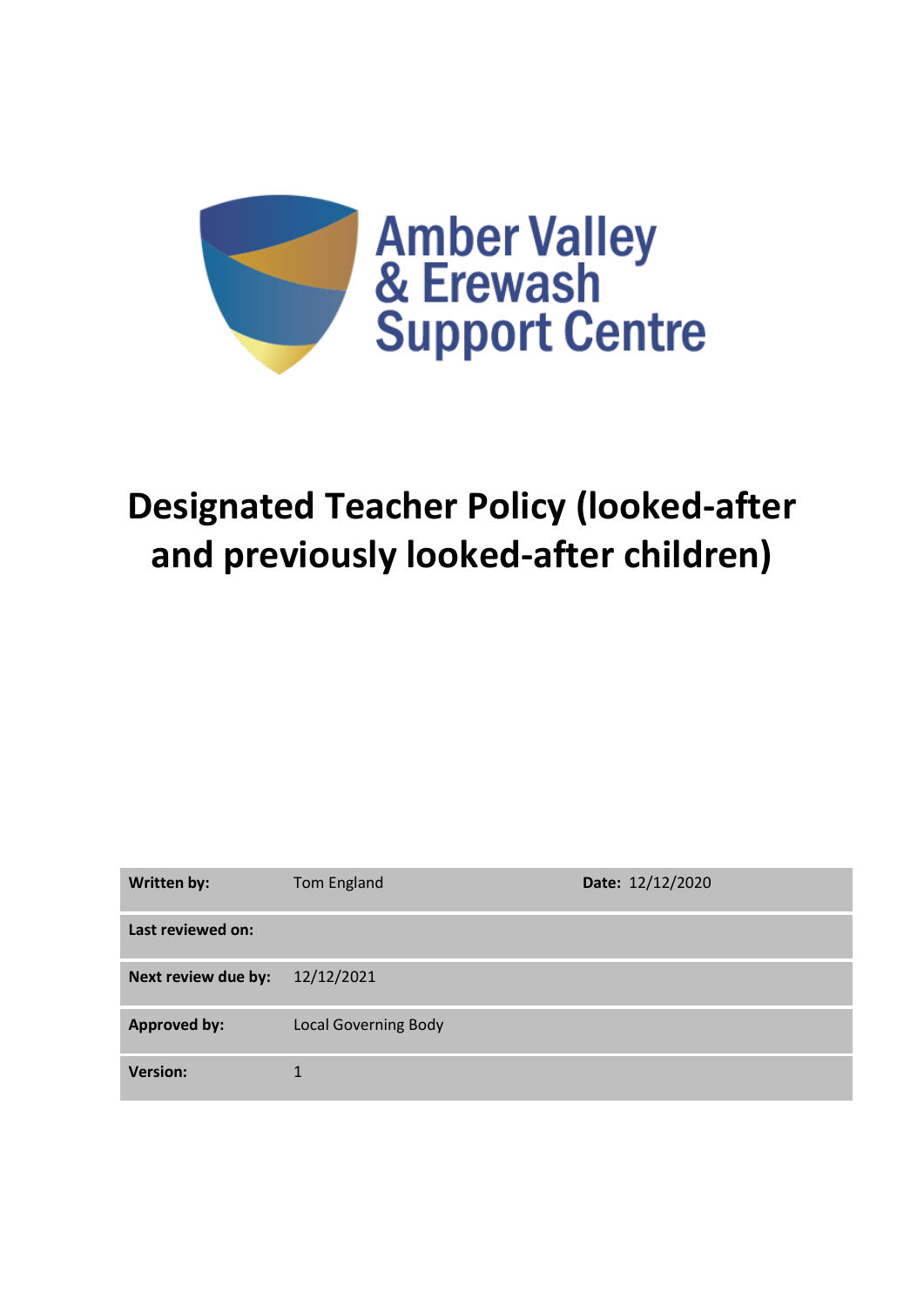# **Contents**

<span id="page-1-0"></span>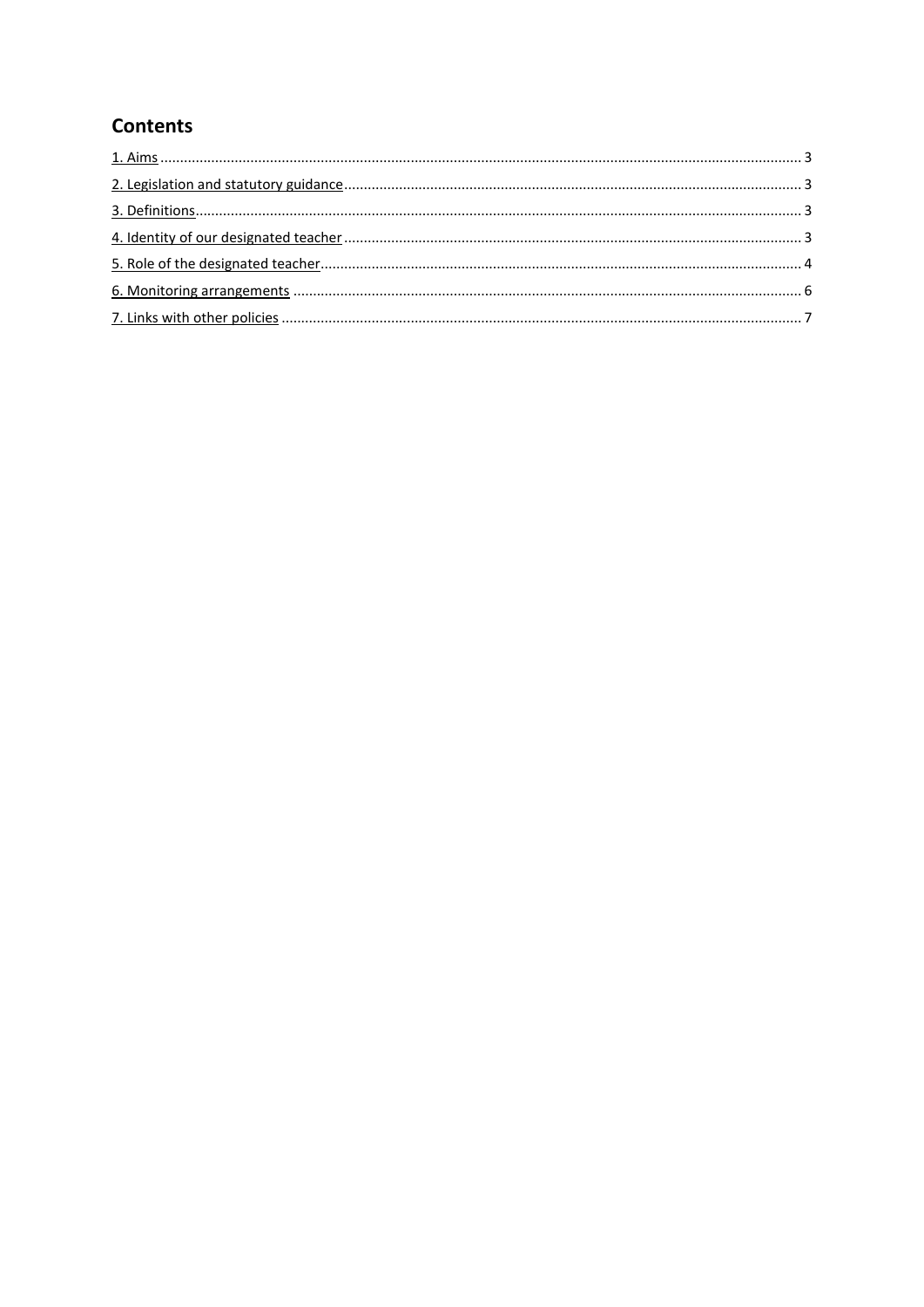## **1. Aims**

The academy aims to ensure that:

- A suitable member of staff is appointed as the designated teacher for looked-after and previously looked-after children.
- The designated teacher promotes the educational achievement of looked-after and previously looked-after children and supports other staff members to do this too.
- Staff, parents, carers and guardians are aware of the identity of the designated teacher, how to contact them and what they are responsible for.

# <span id="page-2-0"></span>**2. Legislation and statutory guidance**

This policy is based on the Department for Education's [statutory guidance on the designated teacher for](https://www.gov.uk/government/publications/designated-teacher-for-looked-after-children)  [looked-after and previously looked-after children.](https://www.gov.uk/government/publications/designated-teacher-for-looked-after-children)

It also takes into accoun[t section 2E](http://www.legislation.gov.uk/ukpga/2010/32/section/2E) of the Academies Act 2010.

This policy complies with our funding agreement and articles of association.

# <span id="page-2-1"></span>**3. Definitions**

**Looked-after children** are registered pupils that are:

In the care of a local authority, or

Provided with accommodation by a local authority in the exercise of its social services functions, for a continuous period of more than 24 hours

**Previously looked-after children** are registered pupils that fall into either of these categories:

They were looked after by a local authority but ceased to be as a result of any of the following:

- A child arrangements order, which includes arrangements relating to who the child lives with and when they are to live with them.
- A special guardianship order.
- An adoption order.

They appear to the Governing Board to have:

- Been in state care in a place outside of England and Wales because they would not have otherwise been cared for adequately.
- Ceased to be in that state care as a result of being adopted.

**Personal education plan (PEP)** is part of a looked-after child's care plan that is developed with the academy. It forms a record of what needs to happen and who will make it happen to ensure the child reaches their full potential.

**Virtual school head (VSH)** is a local authority officer responsible for promoting the educational achievement of their authority's looked-after children, working across schools to monitor and support these pupils as if they were in a single school. The VSH is also responsible for providing information and advice to academies, parents and guardians in respect of previously looked-after children.

# <span id="page-2-2"></span>**4. Identity of our designated teachers**

Our designated teacher for AVESC is the Headteacher, Tom England. Also, the 4 Assistant Headteachers of each site, Elwyn Fry, Janine Dix, Kelly White and Russ McKee. Due to the size of APT, the Senior Teacher, Debbie Beckett is also identified as designated teacher for LAC.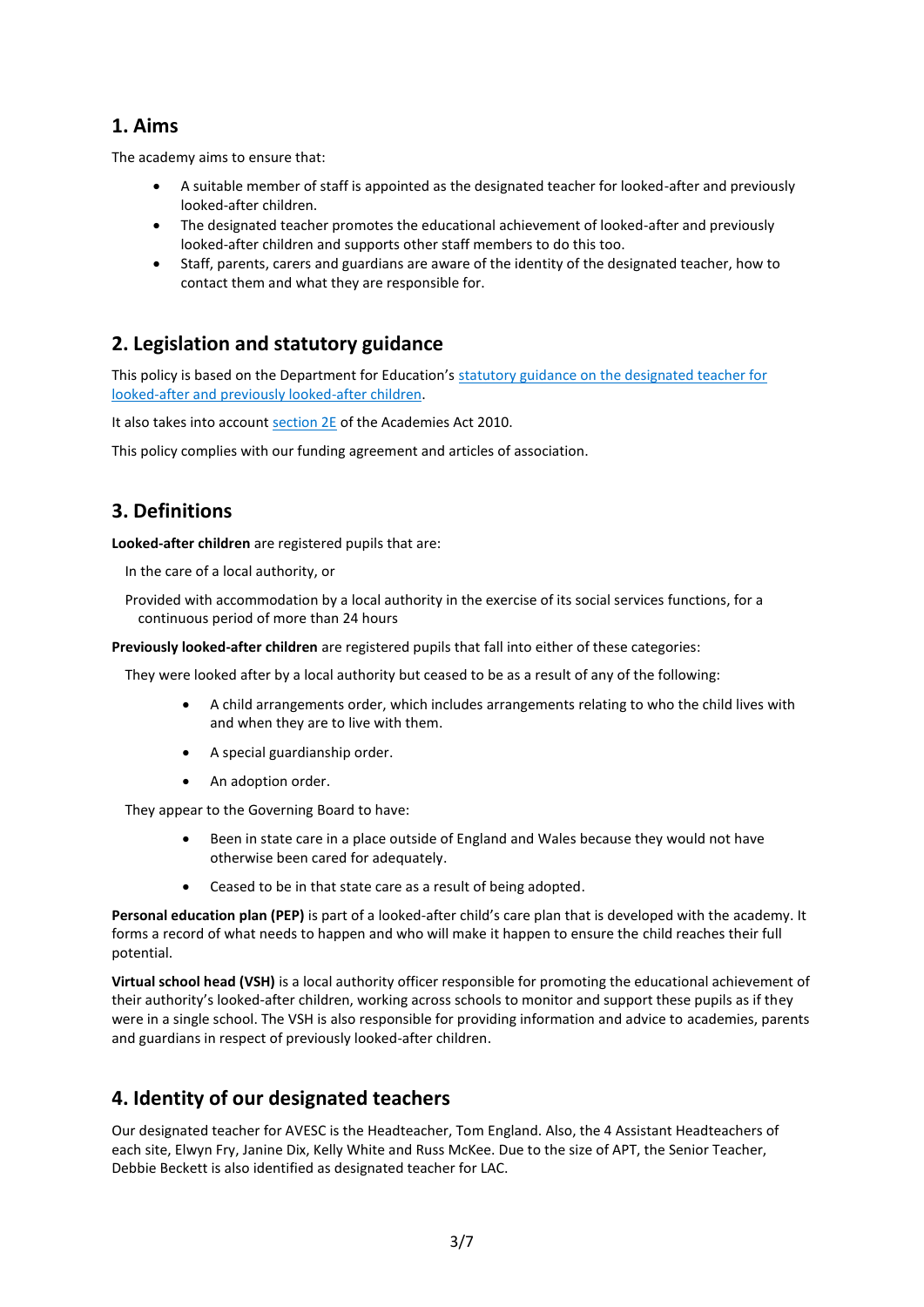Our designated teachers take lead responsibility for promoting the educational achievement of looked-after and previously looked-after children at our academy. They are your initial point of contact for any of the matters set out in the section below.

## <span id="page-3-0"></span>**5. Role of the designated teacher**

#### **5.1 Leadership responsibilities**

The designated teachers for each site will:

Act as a central point of initial contact within their site for any matters involving looked-after and previously looked-after children

Promote the educational achievement of every looked-after and previously looked-after child on roll by:

- Working with VSHs
- Promoting a whole academy culture where the needs of these pupil's matter and are prioritised

Take lead responsibility for ensuring site staff understand:

- The things which can affect how looked-after and previously looked-after children learn and achieve
- How the whole academy supports the educational achievement of these pupils

Contribute to the development and review of academy policies to ensure they consider the needs of lookedafter and previously looked-after children.

Promote a culture in which looked-after and previously looked-after children are encouraged and supported to engage with their education and other academy activities.

Act as a source of advice for teachers about working with looked-after and previously looked-after children.

Work directly with looked-after and previously looked-after children and their carers, parents and guardians to promote good home-academy links, support progress and encourage high aspirations.

Have lead responsibility for the development and implementation of looked-after children's PEPs.

Work closely with the academy's designated safeguarding lead to ensure that any safeguarding concerns regarding looked-after and previously looked-after children are quickly and effectively responded to.

Involve parents and guardians of previously looked-after children in decisions affecting their child's education.

#### **5.2 Supporting looked-after children**

The designated teacher will:

Make sure looked-after children's PEPs meet their needs by working closely with other teachers to assess each child's specific educational needs.

Have overall responsibility for leading the process of target-setting in PEPs.

Monitor and track how looked-after children's attainment progresses under their PEPs.

If a child is not on track to meet their targets, be instrumental in agreeing the best way forward with them in order to make progress and ensure that this is reflected in their PEP.

Ensure the identified actions of PEPs are put in place.

During the development and review of PEPs, help the academy and relevant local authority decide what arrangements work best for pupils

Ensure that: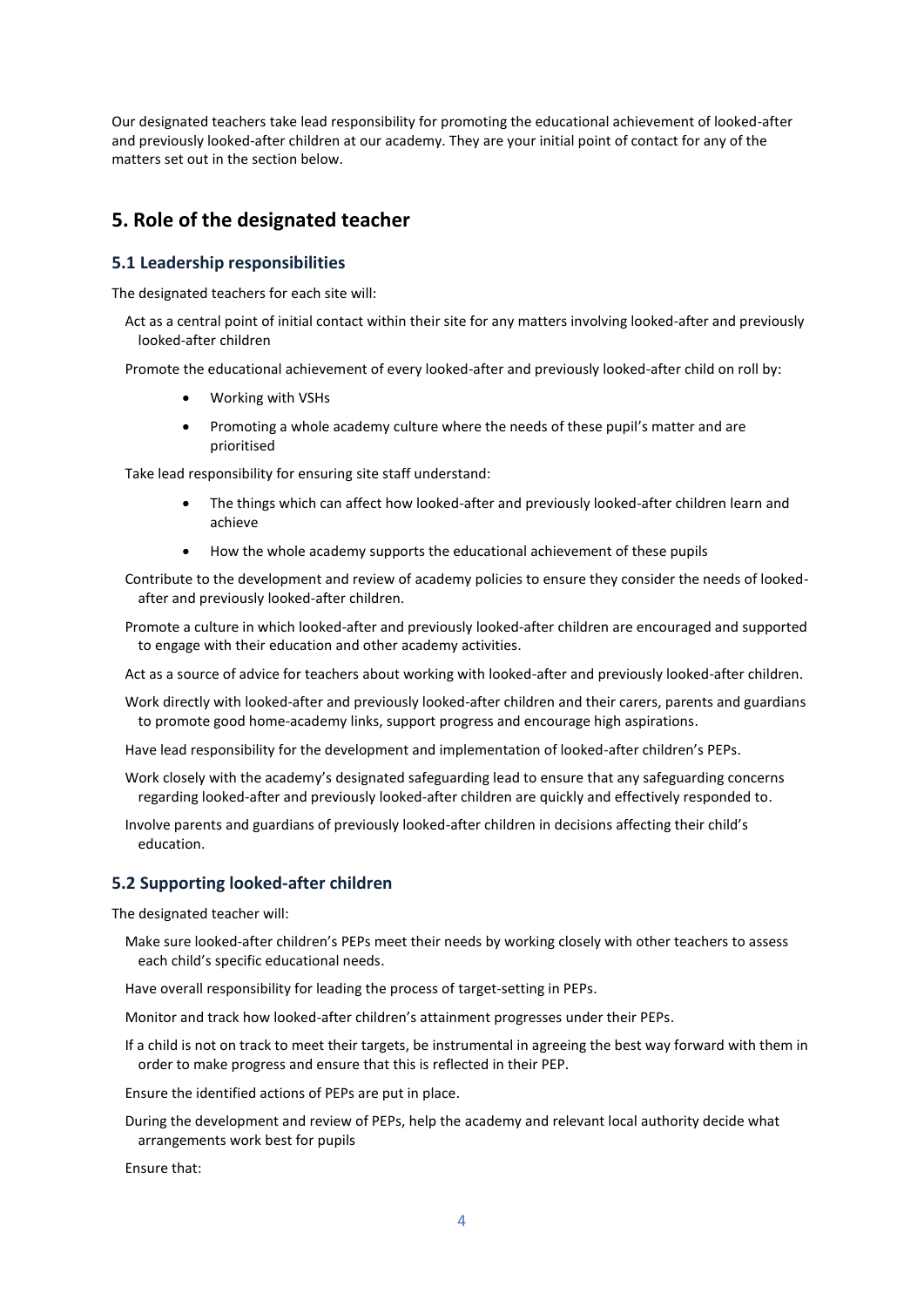- A looked-after child's PEP is reviewed before the statutory review of their care plan this includes making sure the PEP is up to date and contains any new information since the last PEP review, including whether agreed provision is being delivered.
- PEPs are clear about what has or has not been taken forward, noting what resources may be required to further support the child and from where these may be sourced.
- The updated PEP is passed to the child's social worker and VSH ahead of the statutory review of their care plan.

Transfer a looked-after child's PEP to their next school or college, making sure it is up to date and that the local authority responsible for looking after them has the most recent version

#### **5.3 Supporting both looked-after children and previously looked-after children**

The designated teacher will:

- Ensure the specific needs of looked-after and previously looked-after children are understood by staff and reflected in how the academy uses pupil premium funding.
- Work with VSHs to agree how pupil premium funding for looked-after children can most effectively be used to improve their attainment.
- Help raise the awareness of parents and guardians of previously looked-after children about pupil premium funding and other support for these children.
- Play a key part in decisions on how pupil premium funding is used to support previously looked-after children.
- Encourage parents' and guardians' involvement in deciding how pupil premium funding is used to support their child and be the main contact for queries about its use.
- Ensure teachers have awareness and understanding of the specific needs of looked-after and previously looked-after children in areas like attendance, homework, behaviour and future career planning.
- Be aware of the special educational needs (SEN) of looked-after and previously looked-after children, and make sure teachers also have awareness and understanding of this.
- Ensure th[e SEND code of practice,](https://www.gov.uk/government/publications/send-code-of-practice-0-to-25) as it relates to looked-after children, is followed.
- Make sure PEPs work in harmony with any education, health and care (EHC) plans that a looked-after child may have.
- Ensure that, with the help of VSHs, they have the skills to identify signs of potential SEN issues in lookedafter and previously looked-after children and know how to access further assessment and support where necessary.
- Ensure that they and other staff can identify signs of potential mental health issues in looked-after and previously looked-after children and understand where the academy can draw on specialist services.
- Put in place robust arrangements to have strengths and difficulties questionnaires (SDQs) completed for looked-after children and use the results of these SDQs to inform PEPs.
- Put in place mechanisms for understanding the emotional and behavioural needs of previously looked-after children.

#### **5.4 Relationships beyond the academy**

The designated teachers will:

- Proactively engage with social workers and other professionals to enable the academy to respond effectively to the needs of looked-after and previously looked-after children.
- Discuss with social workers how the academy should engage with birth parents, and ensure the academy is clear about who has parental responsibility and what information can be shared with whom.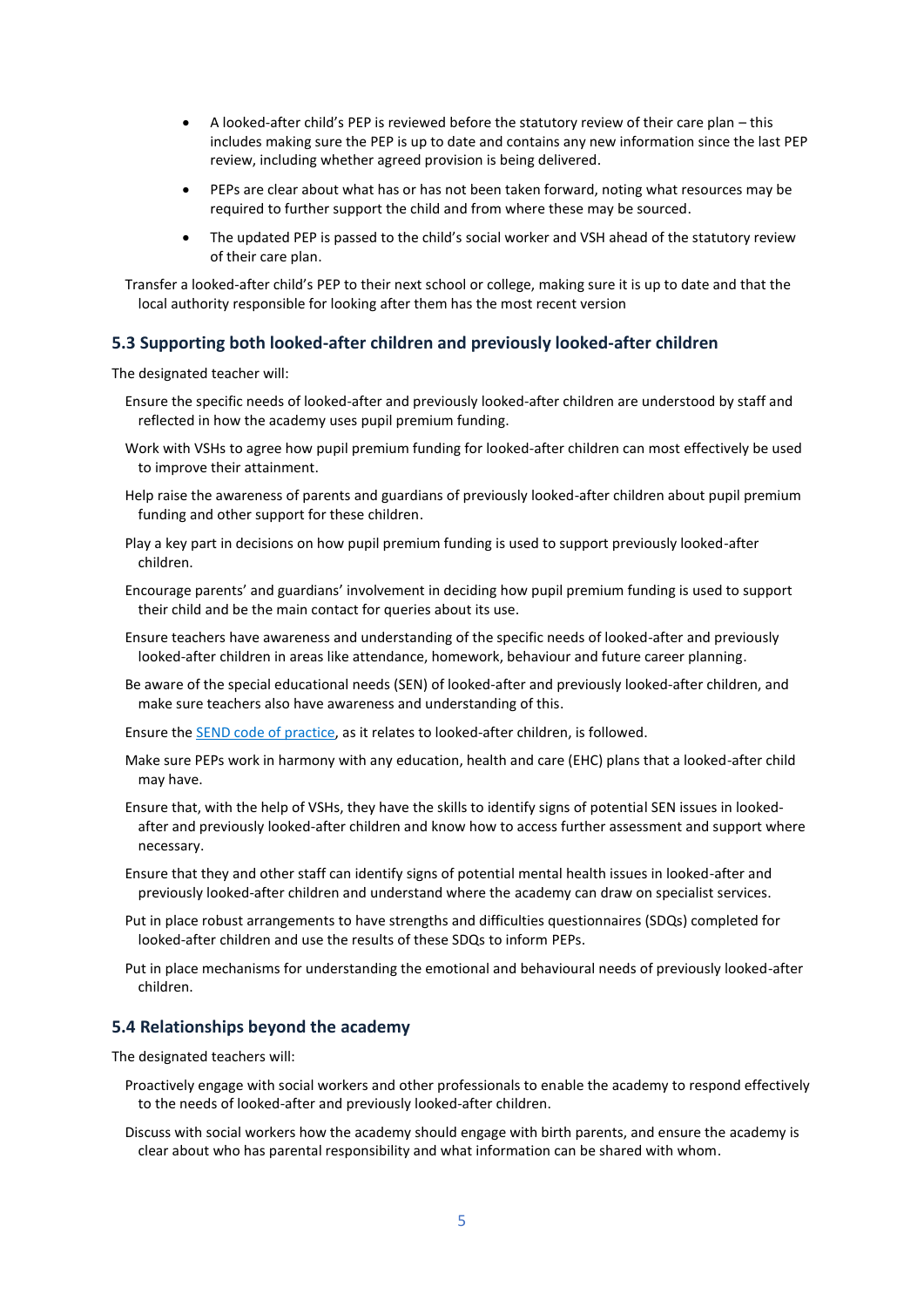Be open and accessible to parents and guardians of previously looked-after children and encourage them to be actively involved in their children's education.

Proactively build relationships with local authority professionals, such as VSHs and SEN departments.

Consider how the academy works with others outside of the academy to maximise the stability of education for looked-after children, such as:

- Finding ways of making sure the latest information about educational progress is available to contribute to the statutory review of care plans.
- Ensuring mechanisms are in place to inform VSHs when looked-after children are absent without authorisation and work with the responsible authority to take appropriate safeguarding action.
- Talking to the child's social worker and/or other relevant parties in the local authority regarding any decisions about changes in care placements which will disrupt the child's education, providing advice about the likely impact and what the local authority should do to minimise disruption.
- Making sure that, if a looked-after child moves school, their new designated teacher receives any information needed to help the transition process.

Seek advice from VSHs about meeting the needs of individual previously looked-after children, but only with the agreement of their parents or guardians.

Make sure that for each looked-after child:

- There's an agreed process for how the academy works in partnership with the child's carer and other professionals, such as their social worker, in order to review and develop educational progress
- Academy policies are communicated to their carer and social worker and, where appropriate, birth parents
- Teachers know the most appropriate person to contact where necessary, such as who has the authority to sign permission slips.

Where a looked-after child is at risk of exclusion:

- Contact the VSH as soon as possible so they can help the academy decide how to support the child to improve their behaviour and avoid exclusion becoming necessary.
- Working with the VSH and child's carers, consider what additional assessment and support needs to be put in place to address the causes of the child's behaviour.

Where a previously looked-after child is at risk of exclusion, talk to the child's parents or guardians before seeking advice from the VSH on avoiding exclusion.

## <span id="page-5-0"></span>**6. Monitoring arrangements**

This policy will be reviewed annually by Tom England. At every review, it will be approved by the full Governing Board.

## <span id="page-5-1"></span>**7. Links with other policies**

This policy links to the following policies and procedures:

- > Behaviour
- > Child protection and safeguarding
- $\sum$  Exclusions